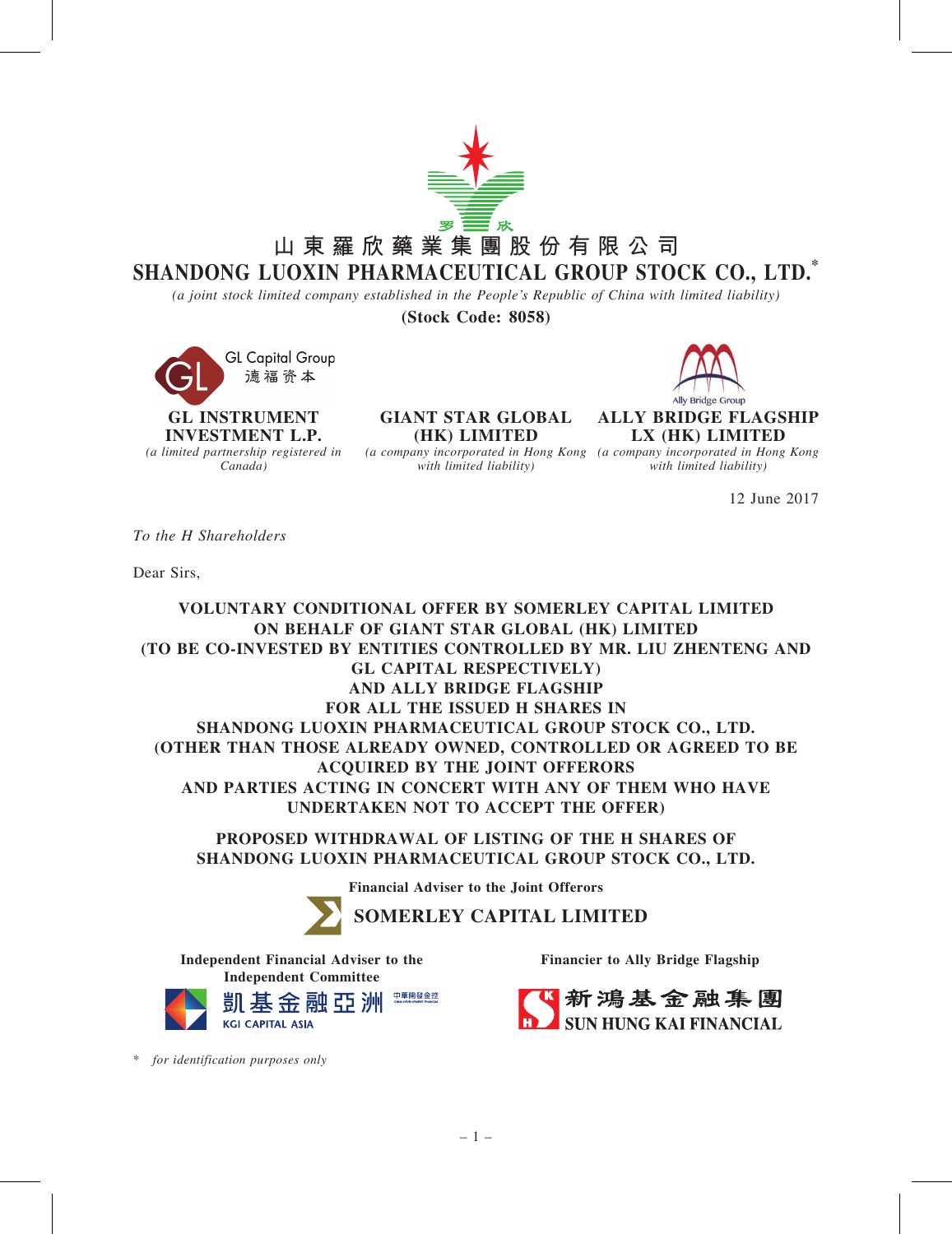## INTRODUCTION

References are made to (i) the announcement jointly issued by the Joint Offerors, GL Instrument and the Company dated 13 March 2017 in relation to, among others, the voluntary conditional offer by Somerley Capital on behalf of the Joint Offerors for all the issued H Shares (other than those already owned, controlled or agreed to be acquired by the Joint Offerors and parties acting in concert with any of them who have undertaken not to accept the Offer); (ii) the composite offer and response document (the "Composite Document") dated 11 April 2017; (iii) the Company's notice of the EGM dated 11 April 2017 (the ''Notice of EGM''); (iv) the Company's notice of the H Share Class Meeting dated 11 April 2017 (the "Notice of H Share Class Meeting"); and (v) the announcement (the ''Poll Results Announcement'') jointly issued by the Joint Offerors, GL Instrument and the Company dated 29 May 2017 in relation to the poll results of the EGM and the H Share Class Meeting, as well as the Offer being declared unconditional in all respects. Unless otherwise defined herein, capitalised terms used in this letter shall have the same meanings as those defined in the Composite Document.

Unless otherwise indicated, all references to time contained herein refer to Hong Kong time.

## POLL RESULTS OF THE EGM AND THE H SHARE CLASS MEETING

A published version of the Poll Results Announcement is enclosed for your reference. As disclosed in the Poll Results Announcement, the resolution set out in the Notice of EGM and the resolution set out in the Notice of H Share Class Meeting were duly passed at the EGM and the H Share Class Meeting respectively, by way of poll held on 29 May 2017.

### OFFER HAS BECOME UNCONDITIONAL IN ALL RESPECTS

As stated in the Poll Results Announcement, as all of the conditions of the Offer have now been fulfilled or waived, the Offer has become unconditional in all respects on 29 May 2017.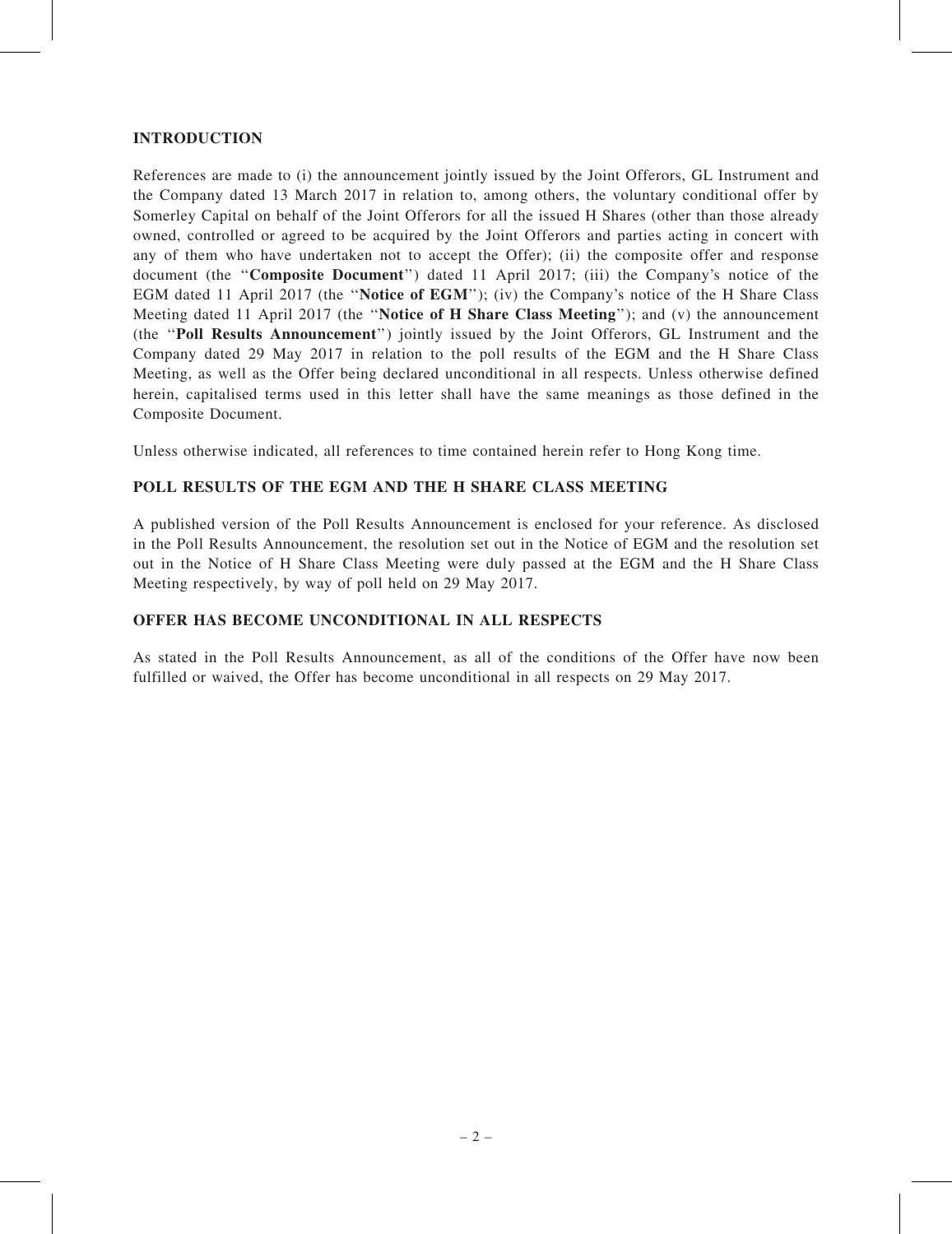### SUBSEQUENT OFFER PERIOD

In accordance with Rule 15.3 of the Takeovers Code, where the Offer becomes or is declared unconditional (whether as to acceptances or in all respects), it should remain open for acceptance for not less than 14 days thereafter. As set out in the Composite Document, the Joint Offerors will extend the 14-day period under Rule 15.3 of the Takeovers Code to 28 calendar days. As such, H Shareholders are reminded that the Offer will remain open for acceptance until 4:00 p.m. on Monday, 26 June 2017 (unless it is extended in accordance with the terms and conditions of the Offer and the Takeovers Code). If the Offer is extended, further announcement will be made to that effect.

H Shareholders should refer to the Composite Document and the Form of Acceptance for details of the acceptance procedures if they wish to accept the Offer.

# WITHDRAWAL OF LISTING AND LAST DAY OF TRADING OF THE H SHARES ON THE STOCK EXCHANGE

The Company had applied to the Stock Exchange, and the Stock Exchange had approved the Company's application, for the withdrawal of the listing of the H Shares from the Stock Exchange with effect from 9:00 a.m. on Friday, 16 June 2017, subject to the Offer becoming unconditional, which took place on 29 May 2017.

The last day of trading in the H Shares on the Stock Exchange was Monday, 5 June 2017. Trading in the H Shares has been suspended with effect from 9:00 a.m. on Tuesday, 6 June 2017, up to the withdrawal of listing of the H Shares from the Stock Exchange and the H Shares will be delisted from the Stock Exchange from 9:00 a.m. on Friday, 16 June 2017.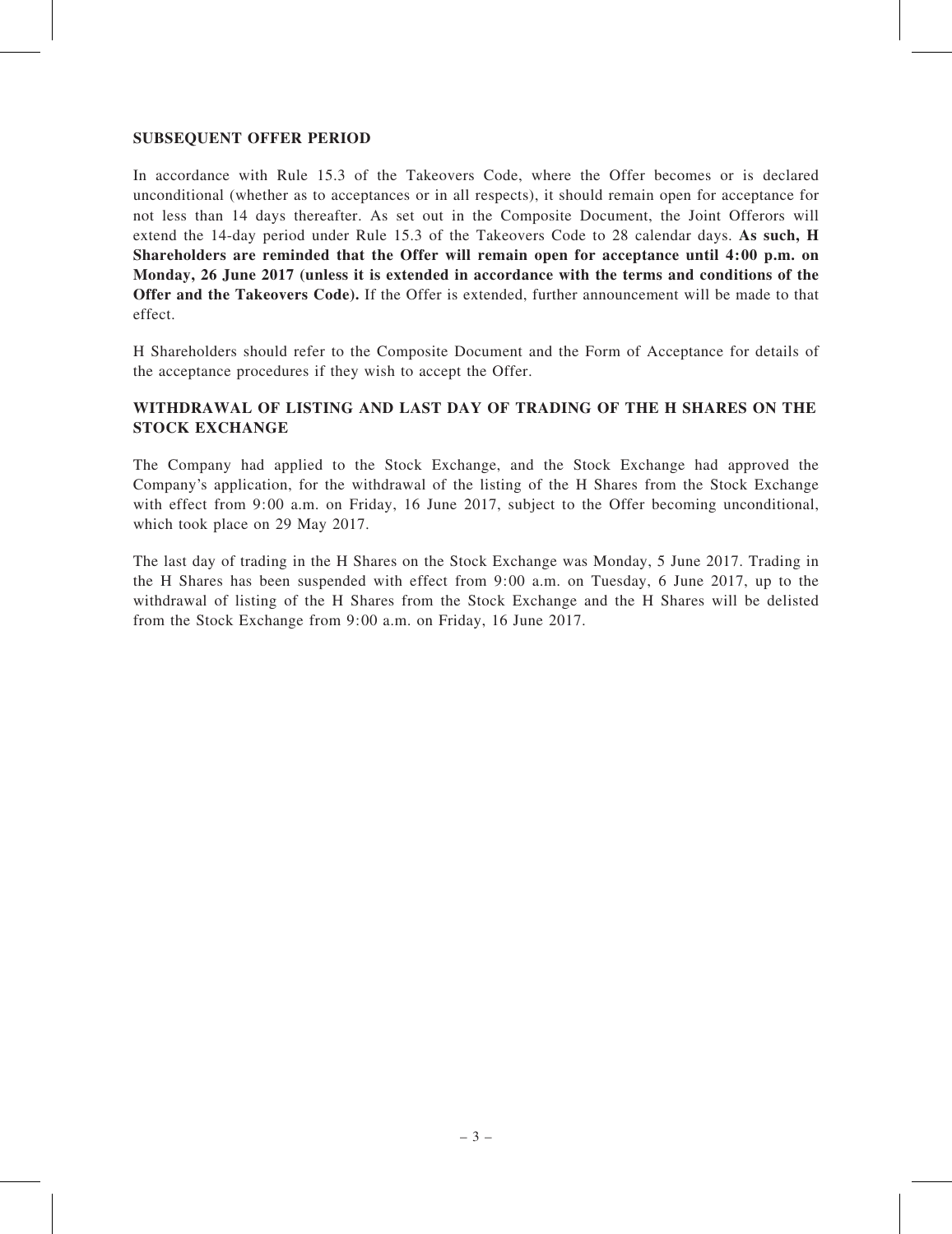### EXPECTED TIMETABLE

Set out below is the expected timetable for the Offer which is indicative only and further announcement(s) will be made in the event of any changes to the timetable.

| Withdrawal of the listing of the H Shares                  |                      |
|------------------------------------------------------------|----------------------|
|                                                            |                      |
|                                                            | Friday, 16 June 2017 |
| Latest time and date for the Offer remaining               |                      |
|                                                            |                      |
|                                                            | Monday, 26 June 2017 |
|                                                            |                      |
| Announcement of the results of the Offer as at the         |                      |
|                                                            |                      |
|                                                            | Monday, 26 June 2017 |
| Latest date for posting of remittances for the amounts due |                      |
| under the Offer in respect of valid acceptances received   |                      |
| at or before the latest time for acceptances of the Offer  |                      |
|                                                            |                      |

*Notes:*

- (1) The Joint Offerors reserve the right to extend the Offer until such time and/or date as it may determine and in accordance with the Takeovers Code. The Joint Offerors will issue an announcement, stating whether the Offer has been revised or extended.
- (2) Pursuant to Rule 20.1 of the Takeovers Code, settlement in cash in respect of acceptances of the Offer will be made within 7 Business Days of the date on which the H Shares are tendered for acceptance of the Offer. Relevant documents of title must be received by the Registrar to render each acceptance of the Offer complete and valid. For this purpose, Business Days refer to the days on which the Stock Exchange is open for transaction of business.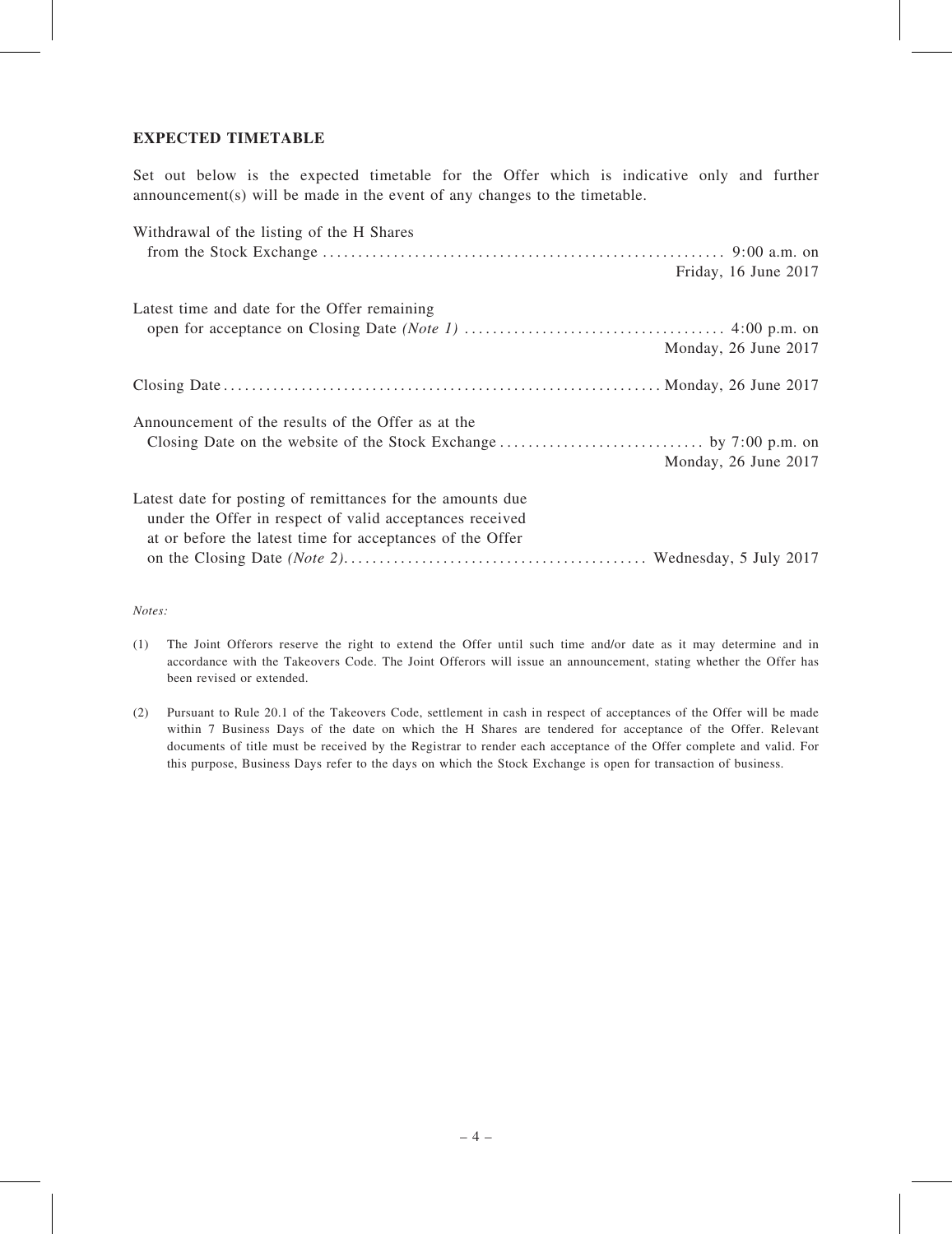### NO RIGHT OF COMPULSORY ACQUISITION

The Joint Offerors have no rights under the laws of the PRC and the articles of association of the Company to compulsorily acquire the H Shares that are not tendered for acceptance pursuant to the Offer. Accordingly, the H Shareholders are reminded that if they do not accept the Offer and the H Shares are delisted from the Stock Exchange, this will result in the H Shareholders holding securities that are not listed on the Stock Exchange and the liquidity of the H Shares may be severely reduced. In addition, the Company will no longer be subject to the requirements under the GEM Listing Rules and may or may not continue to be subject to the Takeovers Code after completion of the Offer depending on whether it remains as a public company in Hong Kong for the purposes of the Takeovers Code thereafter.

## IMPORTANT NOTICE TO NOMINEES

If you act as a nominee for other persons who are the beneficial shareholders of the H Shares, please inform the relevant beneficial owners of the terms of the Offer and the implications of not accepting the Offer as set out above.

By order of the board of directors of Giant Star Global (HK) Limited Liu Zhenteng *Director*

By order of the board of directors of Ally Bridge Flagship LX (HK) Limited Pang Andrew Chee On *Director*

By order of the Board of Shandong Luoxin Pharmaceutical Group Stock Co., Ltd.\* Han Fengsheng *Executive Director*

By order of the board of directors of GL Capital Management GP II B.C. 4 Ltd. as the general partner of GL Instrument Investment L.P. Li Zhenfu *Director*